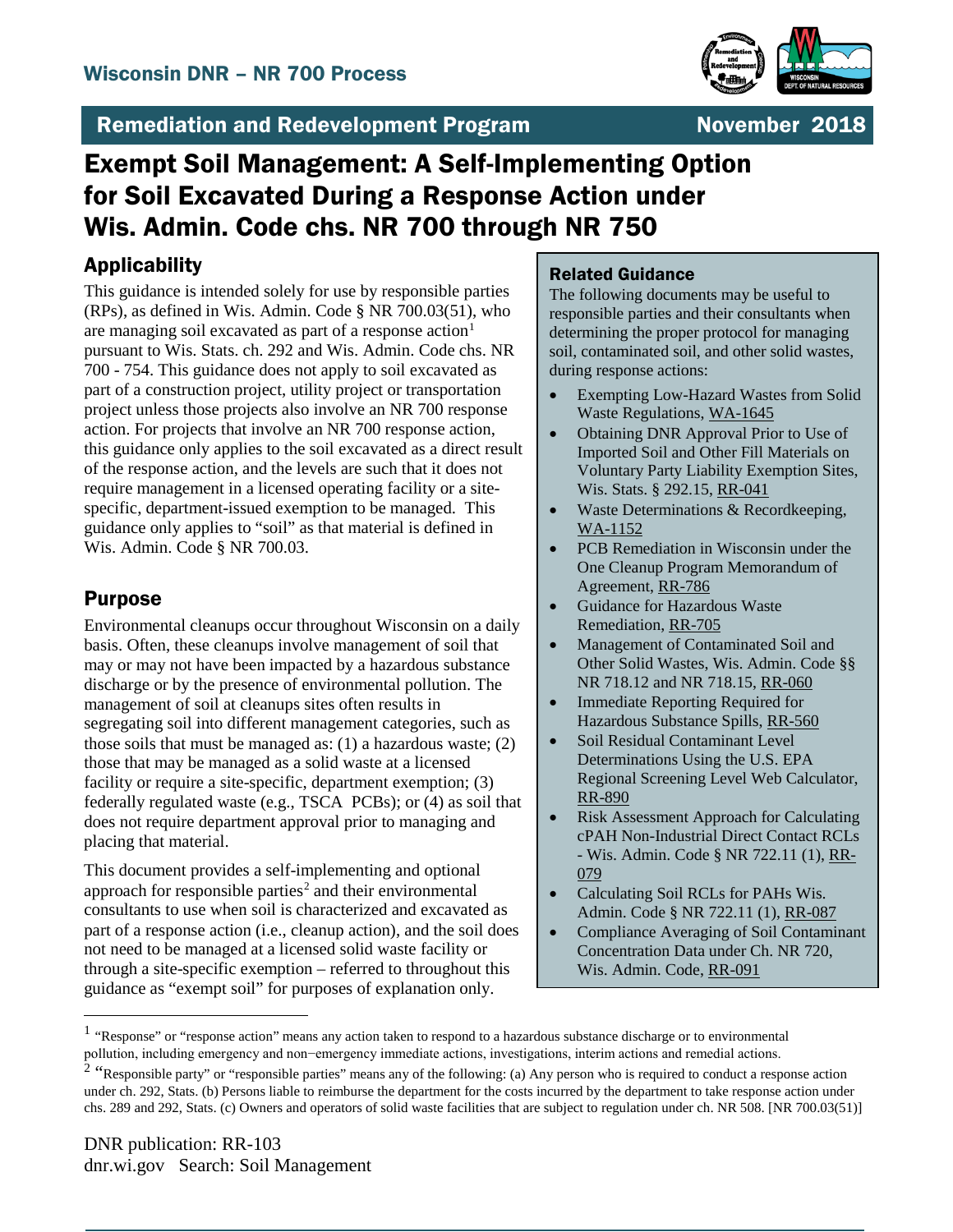This document provides RPs clarity on what types of substances – if identified in soil - could generally be managed in accordance with state law without the department's pre-approval or tracking so long as the person placing or accepting the soil complies with the performance and locational criteria in Wis. Admin. Code § NR 500.08(2). The department believes that providing this guidance will help responsible parties and their environmental consultants to save money and make more timely and consistent decisions on how to manage this type of excavated soil during a Wis. Admin. Code ch. NR 700 cleanup action.

#### **Overview**

RPs are required to determine the nature and extent of any discharges of hazardous substances and environmental pollution (the "contamination") in accordance with the site investigation requirements in Wis. Admin. Code ch. NR 716. Based on the characterization of the contamination at the site investigation phase, the RP will develop response actions to address the contamination. When soil will be excavated as part of a selected response action, it must be managed in accordance with local, state and federal laws. Soils excavated as part of a Wis. Admin. Code ch. NR 700 response action by RPs generally is managed as:

- Solid waste under the Wis. Admin. Code chs. NR 500-538 rule series, at an operating facility licensed to accept the solid waste;
- Hazardous waste under Wis. Admin. Code chs. NR 600 rule series;
- Toxic Substance Control Act (TSCA) material;
- Under a site-specific exemption in Wis. Admin. Code § NR 500.08(6) or NR 718.12; or
- "Exempt soil" at a location exempt from licensing under Wis. Admin. Code § 500.08(2)a.

There may be response action sites or facilities where a soil determination renders some of the soil excavated as "exempt soil," some as "contaminated soil" having to be managed, for example, under a site-specific exemption or at a licensed facility, and other soil as having to be managed as a hazardous waste. As contemplated by this guidance, there may be soil that does not contain the type or amount of

#### Definitions for Types of Soil or Other **Materials**

**"Exempt soil"** is a term used in this guidance to designate a type of soil that is by rule exempt from having to be managed at an operating, licensed solid waste site or facility or as a sitespecific exemption under Wis. Admin. Code chs.NR 718.12 or 500 to 538. "Exempt soil" does not require department pre-approval or tracking for the material to be excavated and managed if it's managed in compliance with Wis. Admin. Code §§ NR 500.08(2) and 2(a).

The remaining definitions listed below are from Wis. Stat. ch. 292 and Wis. Admin. Code ch. NR 700 rule series, as noted:

"Contaminated soil" means soil which contains one or more hazardous substances or environmental pollution and which is not a hazardous waste as defined in s. NR 660.10 (52) or 42 USC. [Wis. Admin. Code § NR 718.03(5)].

"Soil" means unsaturated organic material, derived from vegetation and unsaturated, loose, incoherent rock material, of any origin, that rests on bedrock other than foundry sand, debris and any industrial waste. [Wis. Admin. Code § NR 700.03(58)].

hazardous substances or environmental pollution that requires the soil to be managed at a licensed solid or hazardous waste facility or through a site-specific exemption determination. Such situations may use this selfimplementing option in those situations where the excavated material meets the "exempt soil" guidelines in this document. Otherwise, an RP may ask for a site-specific "exempt soil" determination from the department in accordance with Wis. Stats. § 292.55 and Wis. Admin. Code ch. NR 749.

This guidance provides RPs and their consultants with the following information:

- Site discovery and notification of a discharge in relation to exempt soil concentrations;
- NR 700 soil determinations and documentation as part of a response action;
- Self-Implementing option for managing response action soils as exempt soil; and
- Requirements for facilities accepting exempt soil.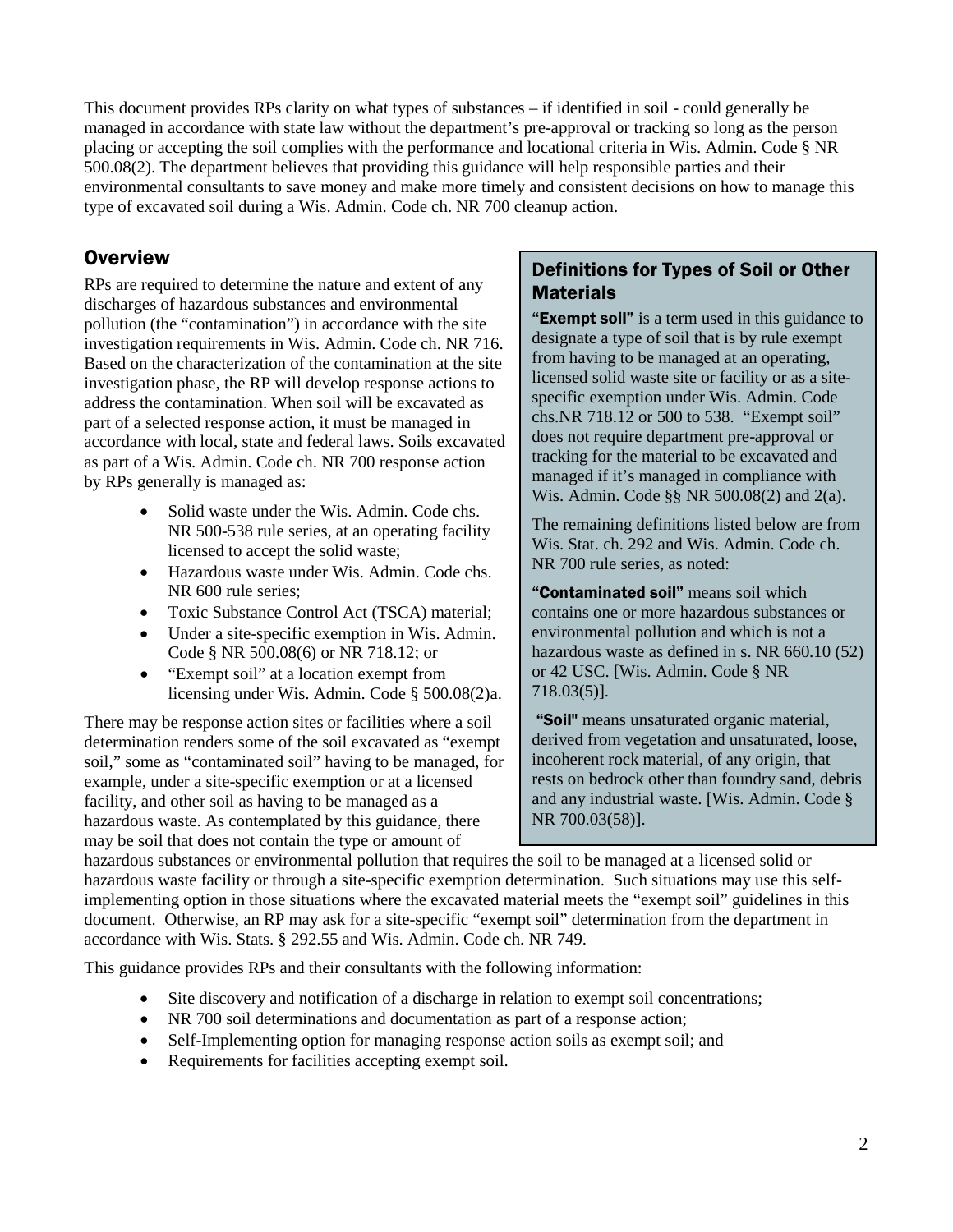## Site Discovery and Notification of a Discharge

Responsible parties are required to immediately report hazardous substance discharges to the department pursuant to Wis. Stats. §292.11 and Wis. Admin. Code ch. NR 706, unless an exemption applies in Wis. Admin. Code § NR 706.07. The concentration levels associated with the "exempt soil" guidelines described in this guidance and the Wis. Admin. Code ch. NR 720 Residual Contaminant Levels (RCLs) developed for soil cleanup standards should not be used as "reportable quantities" or "de minimis exemptions" for determining when to notify the department of a discharge of a hazardous substance. All discharges of hazardous substances, except those specifically exempted in Wis. Admin. Code § NR 706.07, are to be reported immediately to the department so that the department may determine whether a site investigation will be required to define the overall extent of contamination.

Information on how to immediately report a discharge of a hazardous substance, either a spill that needs an immediate response or a historic discharge discovered through sampling, can be found at dnr.wi.gov and search "spills". Also refer to *[Immediate Reporting Required for Hazardous Substance Spills,](http://dnr.wi.gov/files/PDF/pubs/rr/RR560.pdf) RR-560*, for further details regarding reporting requirements.

### NR 700 Soil Determinations and Documentation as Part of a Response Action

When there is confirmation of a discharge of a hazardous substance to soil or environmental pollution has impacted soil at a response action site, analytical testing of soil pursuant to Wis. Admin. Code NR ch. 708, 716 and 718 will be conducted to determine how the excavated soil will be managed. There may be response action sites or facilities where a soil determination renders some of the soil as: (1) "exempt soil" to be managed under Wis. Admin. Code § NR 500.08(2); (2) "contaminated soil" to be managed under Wis. Admin. Code § NR 718.12; (3) contaminated soil to be managed at an operating facility licensed to accept the solid waste; or (4) as soil contaminated with a characteristic waste or listed waste that must be managed under Wis. Admin. Code ch. NR 600 rule series.

An accurate delineation of the types of soil, based on all available information regarding the material, is necessary to ensure that all soil excavated as part of conducting a response action will be managed in a manner required by applicable law. "Indirect indicators of contamination", including odors, visual staining, positive detections on field screening instruments, observed free product, or the detection of non-compound specific parameters in soil sample (e.g., GRO or DRO) must be considered when deciding how excavated soil will be managed. Soil that exhibits one or more of the indirect indicators typically may not be managed as "exempt soil" without laboratory analysis that confirms that the criteria listed under Self-Implementing Option for Managing Exempt Soil at a Response Action Site (see below) are met.

In most instances, if soil exhibits" indirect indicators of contamination" the department recommends the soil not be managed as "exempt soil" under the self-implementing option even if it meets the analytical criteria summarized below. The known or suspected sources of contamination must be considered when determining whether an analytical result indicates the presence of a naturally occurring element, or the presence of contamination (as in the case of arsenic concentrations measured at a former apple orchard or lead concentrations measured at a former battery plant).

Professional judgement should be used to determine how soil excavated as a result of a response action is to be characterized and whether the proposed management of the excavated soil will require department review and approval. This is generally referred to as making a "soil determination" and is typically based on the RP and consultant's knowledge of the material and the location being excavated. Prior to conducting a response action involving soil excavation, a responsible party may request that the department review their soil determination/soil management plan to ensure that the material will be properly segregated for management as exempt soil, contaminated soil, solid waste, special waste (e.g., PCBs) or hazardous waste under applicable laws. Assistance from the department may be requested by submitting a *[Technical Assistance, Environmental Liability](http://dnr.wi.gov/files/PDF/forms/4400/4400-237.pdf)  [Clarification or Post-Closure Modification Request \(Form 4400-237\)](http://dnr.wi.gov/files/PDF/forms/4400/4400-237.pdf)* form to the department, along with the appropriate Wis. Admin. Code ch. NR 749 review fee.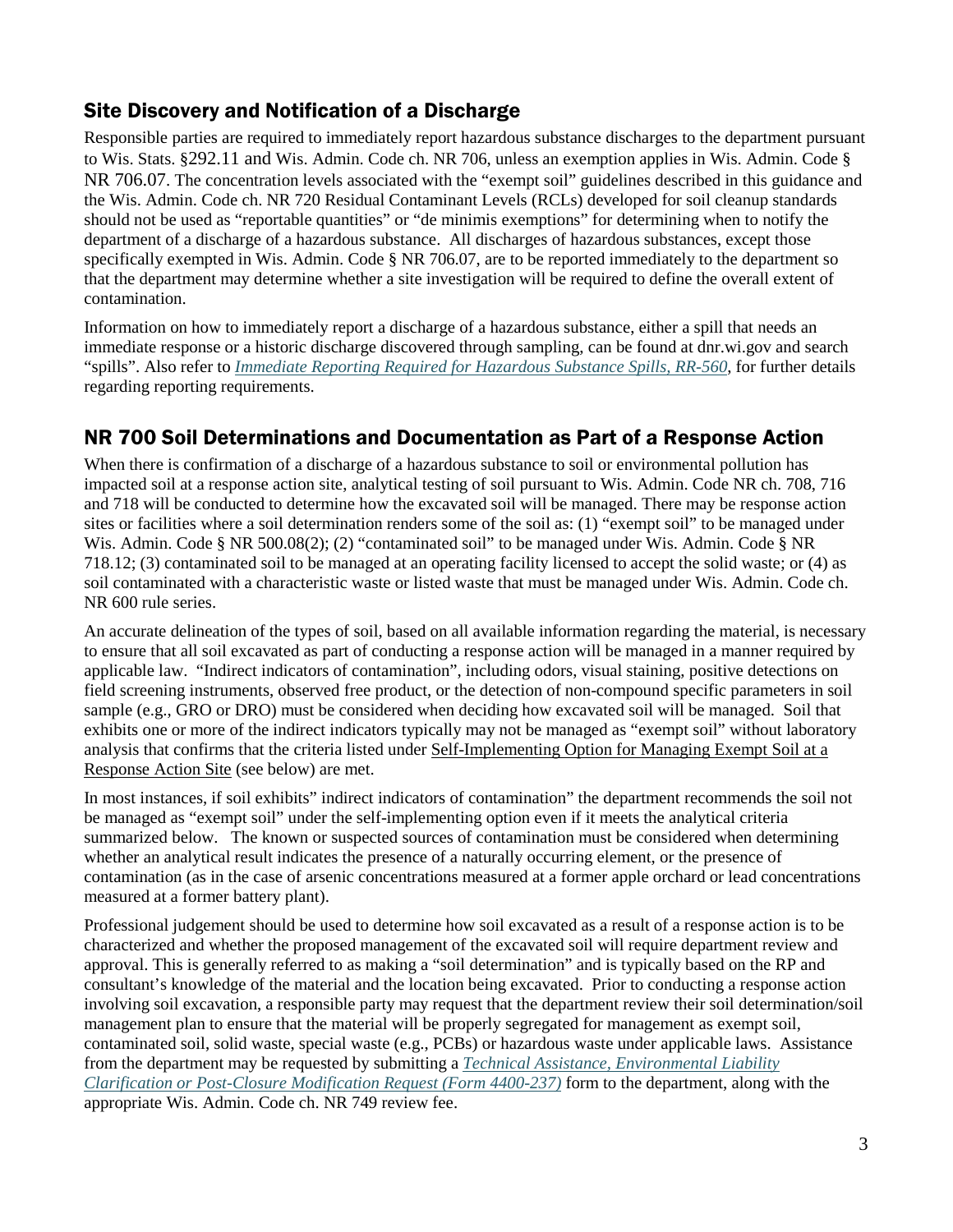If excavated contaminated soil will be managed on a site or facility other than a facility licensed to accept the contaminated soil, the sampling frequency outlined in Wis. Admin. Code § NR 718.12 (1)(e) should be followed. Generally, the sampling frequency is one sample for every 100 cubic yards of contaminated soil for the first 600 cubic yards with a minimum of 2 samples being collected and for volumes of contaminated soil that exceeds 600 cubic yards, one sample for each additional 300 cubic yards. Samples are to be obtained from areas most likely to be contaminated and analyzed for all contaminants likely to be present.

Specific analysis conducted on the samples should consider what compounds, products, and hazardous substances or environmental pollution may have been used, mixed, generated, stored, spilled, or disposed on the site. Records such as safety data sheets, hazardous waste reports, and toxic release inventory data may also provide useful information to select analytical tests. Please refer to department guidance RR-060, *Management of Contaminated Soil and Other Solid Waste*, for further information on Wis. Admin. Code §§ NR 718(1) and (2) with respect to management of contaminated soils. RPs may be able to characterize and segregate a portion of the material excavated as "exempt soil". In doing so, they may elect to use the self-implementing exempt soil management option in this guidance.

The department recommends that RPs document and maintain a record of their contaminated soil determinations. For response action sites, documentation of contaminated soil management is required under Wis. Admin. Code chs. NR 708, 718, 722, 724 and 726, as applicable. In addition, Wis. Admin. Code ch. NR 662 requires the generator to maintain documentation of a waste determination involving hazardous waste. Wis. Stat. § 291.21 requires that "any person generating solid waste shall determine if the solid waste is a hazardous waste." Thus, where it is reasonably expected that the solid waste may be a hazardous waste, documentation of the hazardous waste determination is required in accordance with Wis. Admin. Code § NR 661.02.

## Self-Implementing Option for Managing Exempt Soil at a Response Action Site

The department's Remediation and Redevelopment Program has the authority pursuant to Wis. Stats. § 292.55, when requested to provide written, technical assistance on a site-specific basis to RPs. Often, RPs request department review and approval of soil management plans and determinations at response sites. The department may require RPs to wait for department approval prior to managing any of the soil excavated at a response action site. Thus, the approach outlined in this guidance will allow RPs to use this "self-implementing option" to properly manage excavated soil if the soil concentrations meet the criteria in this guidance. Soil that does not meet the criteria listed below for being managed as "exempt soil" may be managed at a site or facility if an exemption under Wis. Admin. Code § NR 718.12 is obtained by the RP.

Responsible parties may manage soil that is excavated as part of an environmental response action as "exempt soil" at a location meeting the criteria in Wis. Admin. Code § NR 500.08(2) if:

- **Non-Naturally Occurring Compounds:** The soil does not contain non-naturally occurring compounds, such as volatile organic compounds (VOCs), polychlorinated biphenyls (PCBs), pesticides, and other non-naturally occurring contaminants at concentrations:
	- o above the LOD if the NR 720 RCL is less than the LOD (i.e., 'J' flagged data would not be considered exempt); or
	- o measured above the laboratory limit of quantification (LOQ) levels [as defined in Wis. Admin. Code § NR 149.03(42)] if the NR 720 RCL is greater than the detection (LOD) (i.e., 'J' flagged data would be considered exempt).
- **Polycyclic aromatic hydrocarbons (PAHs):** If the soil contains polycyclic aromatic hydrocarbons (PAHs), which may or may not be naturally occurring, and the soil concentrations:
	- o do not do not attain or exceed the groundwater protective RCLs in Wis. Admin. Code ch. NR 720; and
	- o do not pose a direct contact risk if all PAH concentrations do not attain or exceed compound-specific and cumulative, non-industrial direct contact RCLs in Wis. Admin. Code ch. NR 720; or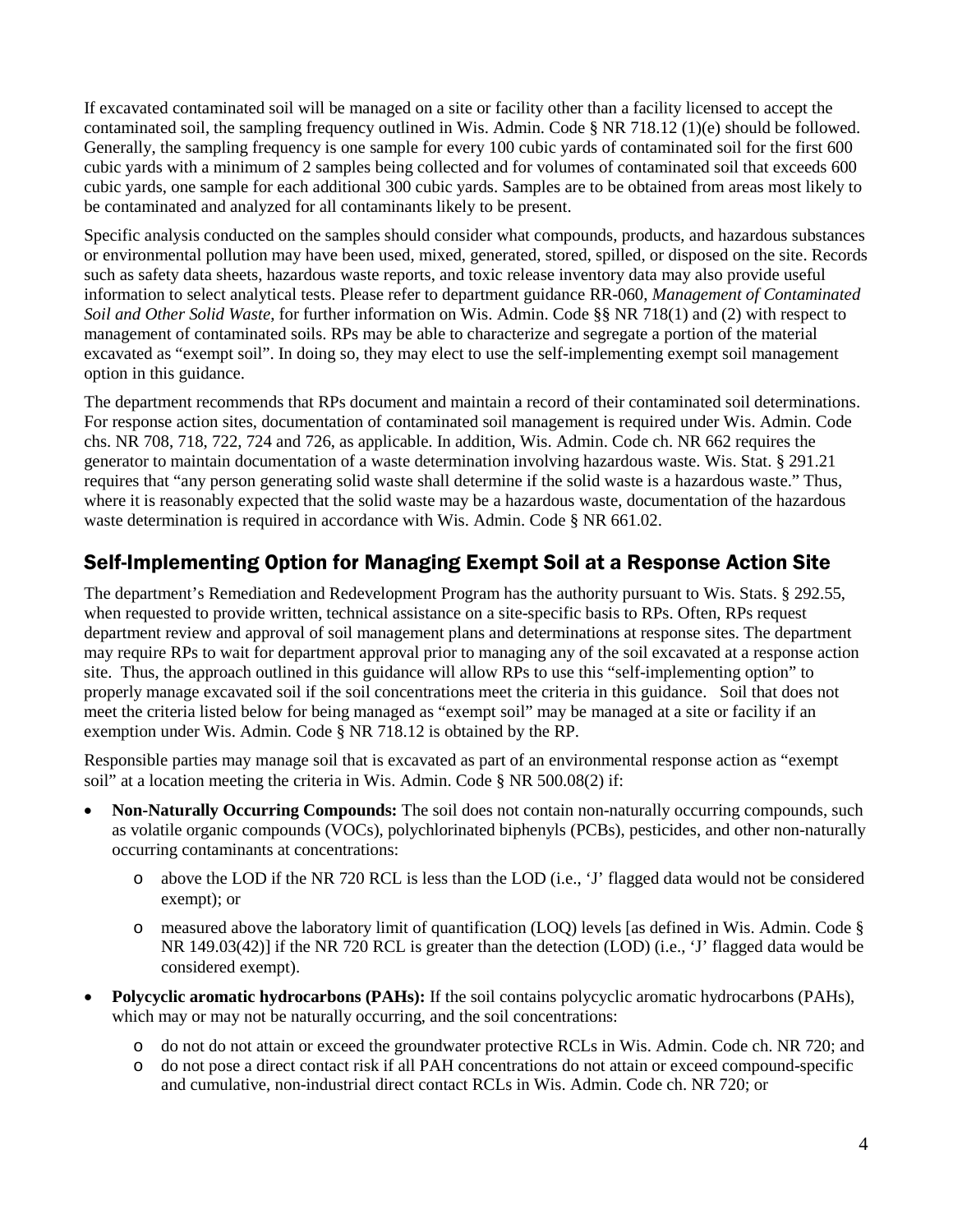- o Are approved by the department as part of a Wis. Admin. Code § NR 722.11 risk assessment approach for carcinogenic PAHs on a cumulative basis (as described in DNR publications RR-079 and RR-087); the PAH concentrations may not pose a non-industrial, direct contact risk when assessed on a cumulative basis.
- **Naturally Occurring Compounds:** Concentrations of naturally occurring metals with established Wisconsin background threshold values (BTVs as referenced in DNR publication RR-890 referenced below), such as arsenic, barium, cadmium and lead, are less than the maximum allowable concentration for that contaminant determined by the following process:
	- 1) Compare the non-industrial direct contact NR 720 soil RCL to the groundwater pathway NR 720 soil RCL and determine which is the *smaller* (i.e., lower concentration) value.
	- 2) Compare the value determined in step (1) to the BTV. The *larger* (i.e. the high concentration) of these two values is the maximum allowable concentration for the given contaminant.

If other naturally occurring compounds, including metals or other inorganics without BTVs, are present, soil may be managed as "exempt soil" under this approach if concentrations do not exceed the Wis. Admin. Code ch. NR 720 non-industrial, direct contact and groundwater pathway NR 720 RCLs. In all cases, RCLs are to be calculated using default parameters as specified in Wis. Admin. Code ch. NR 720. Department guidance document RR-890, "*[Soil Residual Contaminant Level Determinations Using the U.S. EPA Regional](http://dnr.wi.gov/files/PDF/pubs/rr/RR890.pdf)  [Screening Level Web Calculator](http://dnr.wi.gov/files/PDF/pubs/rr/RR890.pdf)*", provides guidance to RPs and consultants on how to comply with Wis. Admin. Code ch. NR 720. If the RCL for a naturally occurring compound is between the limit of detection and the LOQ, the soil cleanup standard is considered to be attained or exceeded only if the soil contaminant concentration is reported at or above the limit of quantitation. Refer to the "Default Exempt Soil Concentrations Table" below for a list of common, naturally occurring compounds detected in soil and the maximum allowable concentration allowed for utilizing the self-implementing option in this guidance.

| <b>Default Exempt Soil Concentrations Table:</b><br>Maximum Allowable Concentrations (mg/kg) of Specific Metals in Soil Excavated at Response Action Sites |                                              |                                                  |                                              |
|------------------------------------------------------------------------------------------------------------------------------------------------------------|----------------------------------------------|--------------------------------------------------|----------------------------------------------|
| <b>Metal</b>                                                                                                                                               | Non-industrial direct contact<br>RCL (mg/kg) | RCL for the protection of<br>groundwater (mg/kg) | <b>Background Threshold</b><br>Value (mg/kg) |
| Aluminum                                                                                                                                                   |                                              |                                                  | 29,000                                       |
| Arsenic                                                                                                                                                    |                                              |                                                  | 8                                            |
| <b>Barium</b>                                                                                                                                              |                                              |                                                  | 360                                          |
| Cadmium                                                                                                                                                    |                                              |                                                  | 1                                            |
| Chromium III                                                                                                                                               | 100,000                                      |                                                  |                                              |
| Cobalt                                                                                                                                                     |                                              |                                                  | 22                                           |
| Copper                                                                                                                                                     |                                              | 92                                               |                                              |
| Iron                                                                                                                                                       | 54,800                                       |                                                  |                                              |
| Lead                                                                                                                                                       |                                              |                                                  | 52                                           |
| Manganese                                                                                                                                                  |                                              |                                                  | 2,900                                        |
| Nickel                                                                                                                                                     |                                              |                                                  | 31                                           |
| Strontium                                                                                                                                                  | 46,900                                       |                                                  |                                              |
| Vanadium                                                                                                                                                   |                                              |                                                  | 85                                           |
| Zinc                                                                                                                                                       | 23,500                                       |                                                  |                                              |